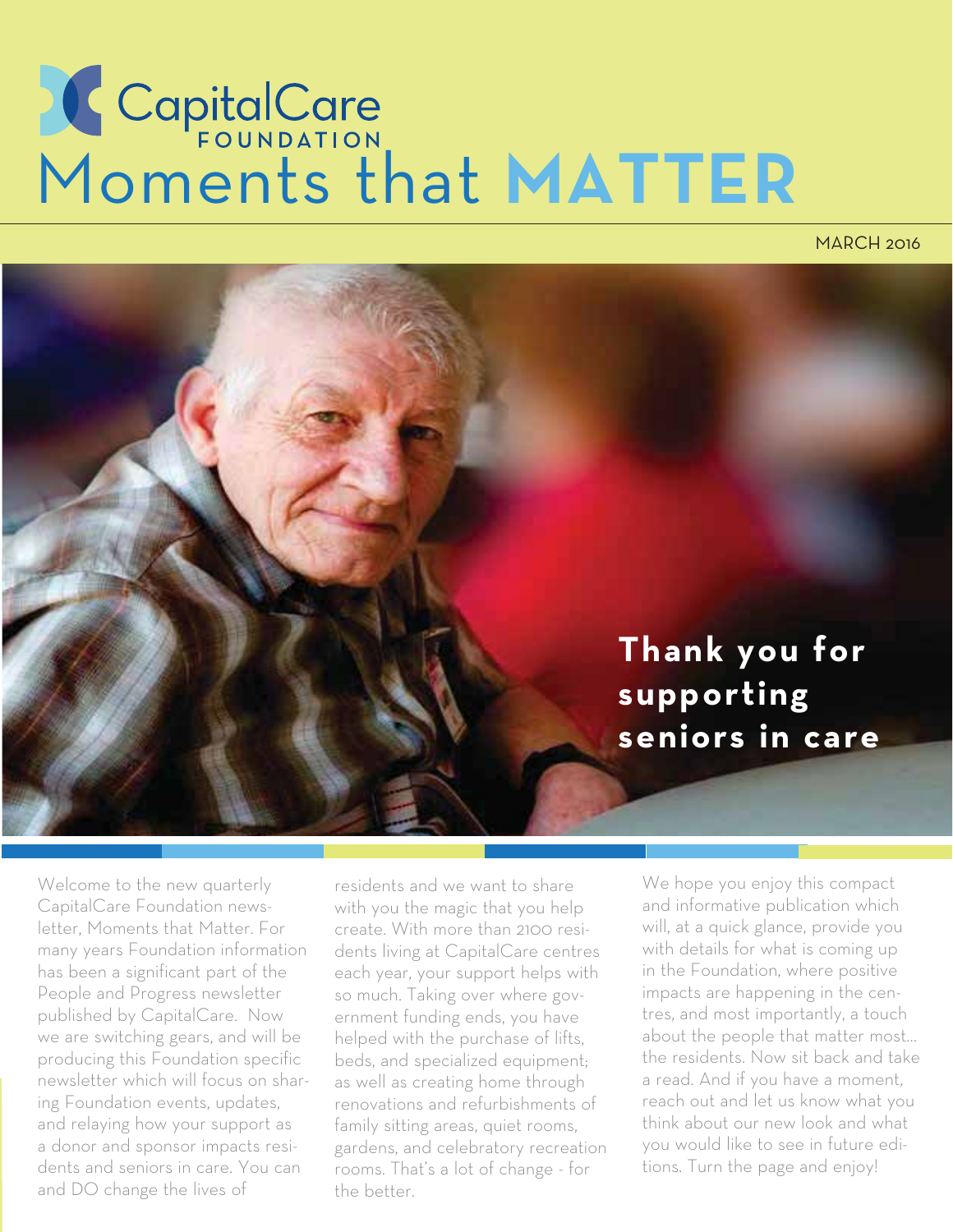

7:30am Royal Glenora Club 11160 River Valley Road Proceeds raised will support Music Therapy programs at CapitalCare centres.



Monday, June 6th The Links at Spruce Grove. Special 20th Anniversary pricing! \$195 per golfer or \$700 per team of four!

#### **For more event information:**

Call us at 780.448.2413, email ccfoundation@capitalcare.net or, visit our website www.capitalcarefoundation.net



### THANK YOU

to our sponsors, donors & guests for supporting CapitalCare Grandview's Mardi Gras 'Fun' Raiser on February 6th. With your help, over \$7000 was raised for patio furnishings at Grandview! From the food to the entertainment and costumes, this was a top notch event!





"a stunner", "an even August 17th Save the Date!

The 2015 event was

Visit www.feastonthefield.com for up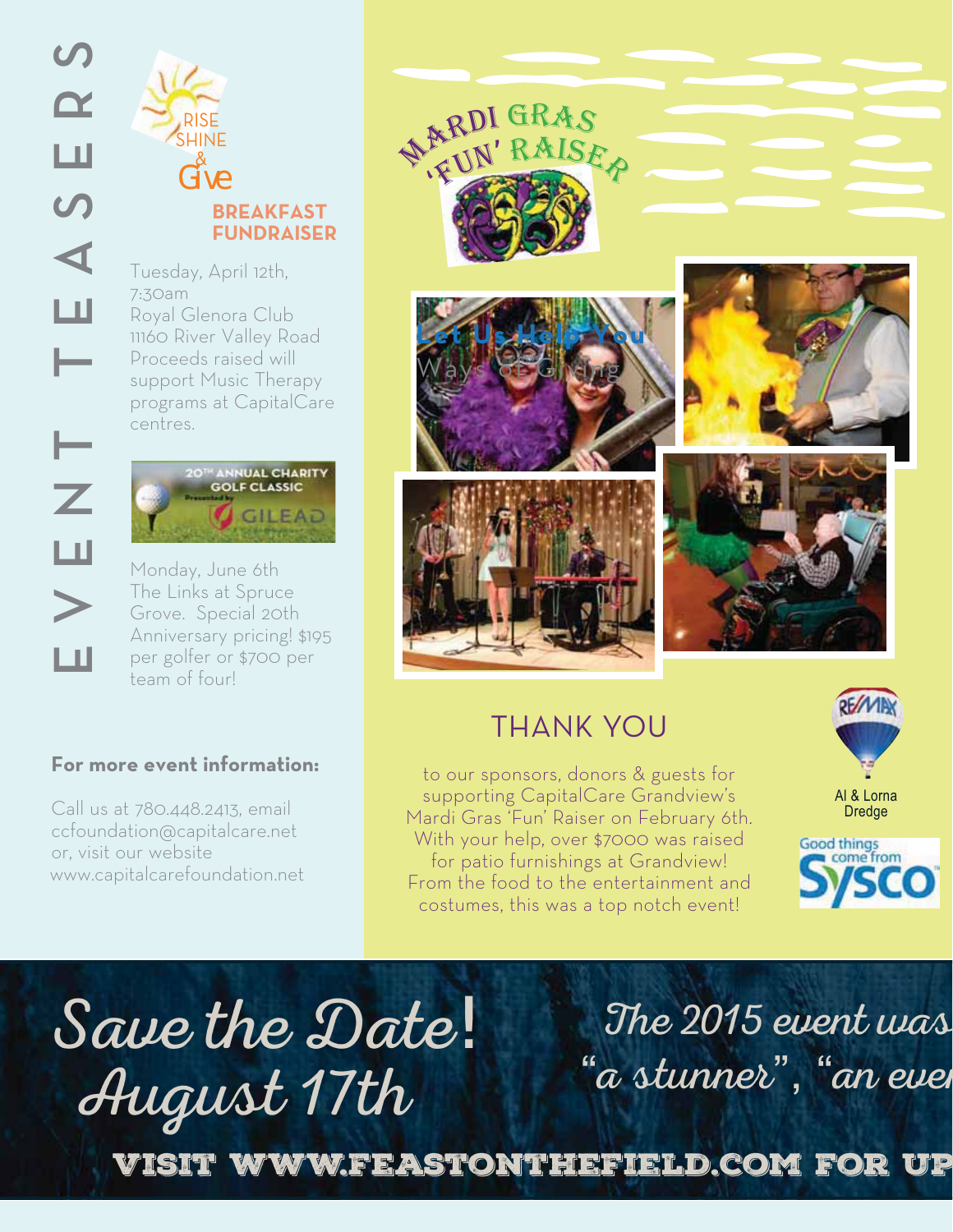# **I AM CHANGING LIVES! STARTING WITH MINE!**

CapitalCare

"I came to CapitalCare as a Health Care Aide. Because of residents like Norm, I wanted to do more. Thanks to the bursary program, I am now working towards my RN Degree."

-Casi

www.capitalcarefoundation.net



CapitalCare Foundation's Staff Bursary at **Edmonton Community Foundation assists** staff to realize their potential which in turn benefits our seniors in care.

Call 780-426-0015 to give

With over 2700 staff in 14 different departments in the centres, there are so many opportunities to grow and flourish as a healthcare professional in CapitalCare. However, for some, the education upgrades are cost prohibitive, which is why CapitalCare Foundation supports upwards of \$20,000 annually for staff education. This support comes in the form of several bursaries housed with the Edmonton Community Foundation, as well as CapitalCare Foundation's own donor supported funds.

Casi Marcu is one of those staff. She is a bright, warm and compassionate person who started with CapitalCare as a Health Care Aide and is now working towards her Registered Nurse degree. Casi continues to work with residents like Norm at our centres, while taking classes in the evenings. Her aspiration to be a Registered Nurse is not only encouraging to her peers at work, it also shows her children how to work hard for their dreams.

"a spectacular success", nt you don't want to miss!"





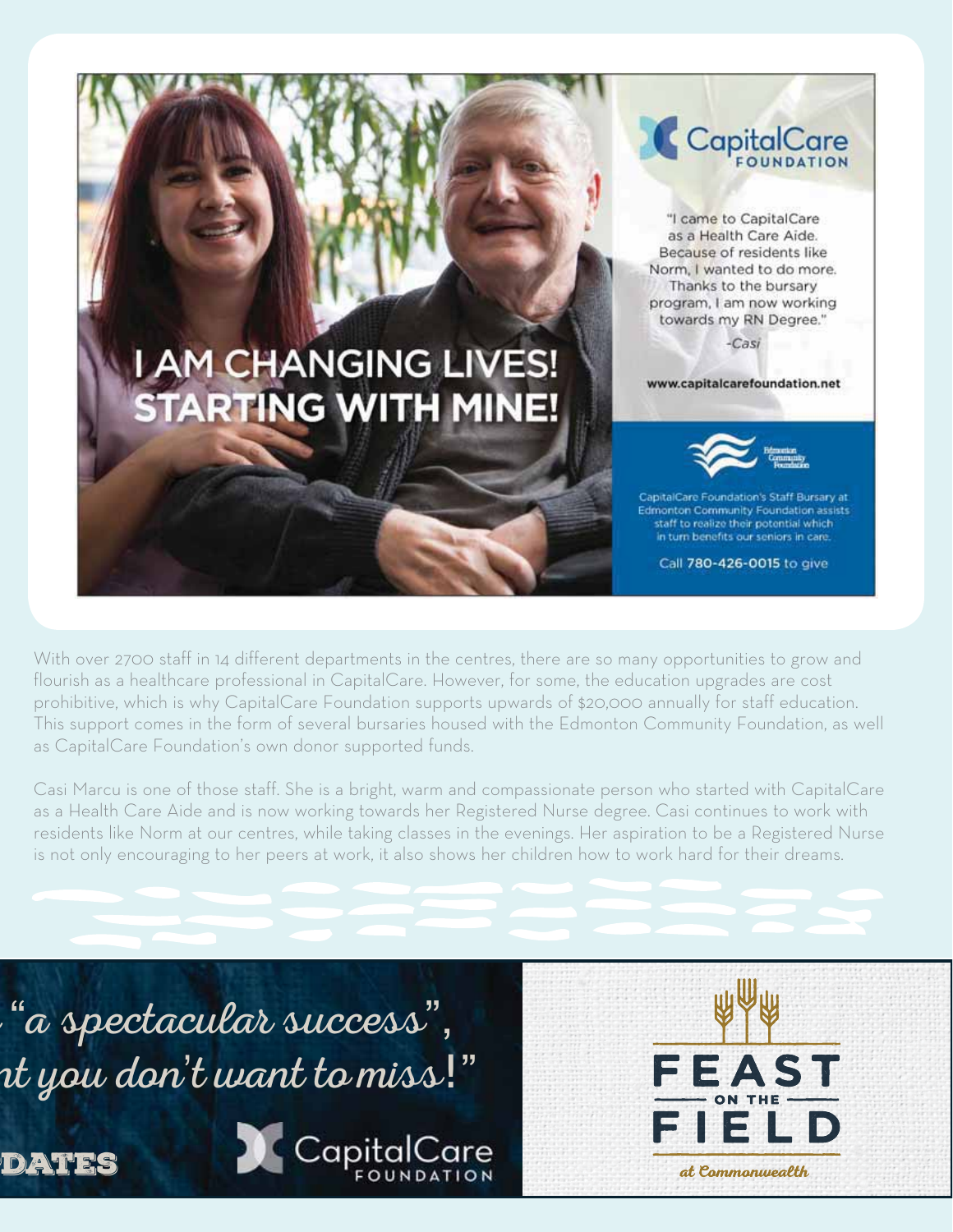# **ONE GREAT DAY...**

Everyday, while living at the Kipnes centre, Roy Pritchard enjoyed life; laughing with staff and other residents, his peers and friends. Roy embraced life and always kept in touch with those who were important to him, including 'Skyping' with his sister who lives overseas.

Roy's life mantra is why the staff made it their mandate to ensure that this past February he got the opportunity to receive the newly awarded French Legion of Honour medal for his part in D-Day.

As a 25 year old soldier with the Royal Winnipeg Rifles, Roy Pritchard crossed the English Channel with hundreds of other men on June 6th, 1944. "I thought I was going to drown, the water was so rough it seemed to be pulling at my feet underneath," the 96 year old recalled. Under heavy German fire, Pritchard was among the 150,000 Canadian, English, and American soldiers who scrambled onto Juno Beach that day. More than 350 Canadians lost their lives that day which was the beginning of the liberation of Europe from Nazi Germany.



Roy making people smile at the 2013 Run for the Brave

On February 8th of this year, nine veterans from Alberta recieved the Legion d'Honneur, the highest decoration that France can bestow, and as such, is equivalent to the Order of Canada. Mr. Jean-Christophe Fleury, French Consul General, presented the medals and the Honourable Sarah Hoffman greeted the recipients on behalf of the Premier.



Roy and Doris 'Dixie' Pritchard, circa 1940

February 8th was a GREAT day, not just because Roy received such a prestigious honour, but also because he was able to get there. You see, Roy's health had been failing for a long time. This past fall and winter had been day by day. Several times the staff wondered if 'today' would be his last. But Roy hung on. He made it to Remembrance Day, then through Christmas, and then he received notice about the French medal. No one thought he would be able to receive the award in person, yet he hung on. As the day drew near, his son asked if there was any way Roy could attend the ceremony at the Alberta Legislature. To get him there meant special transportation, nursing support, and a lot of crossed fingers. The staff didn't hesitate, making all the necessary arrangements.

cont...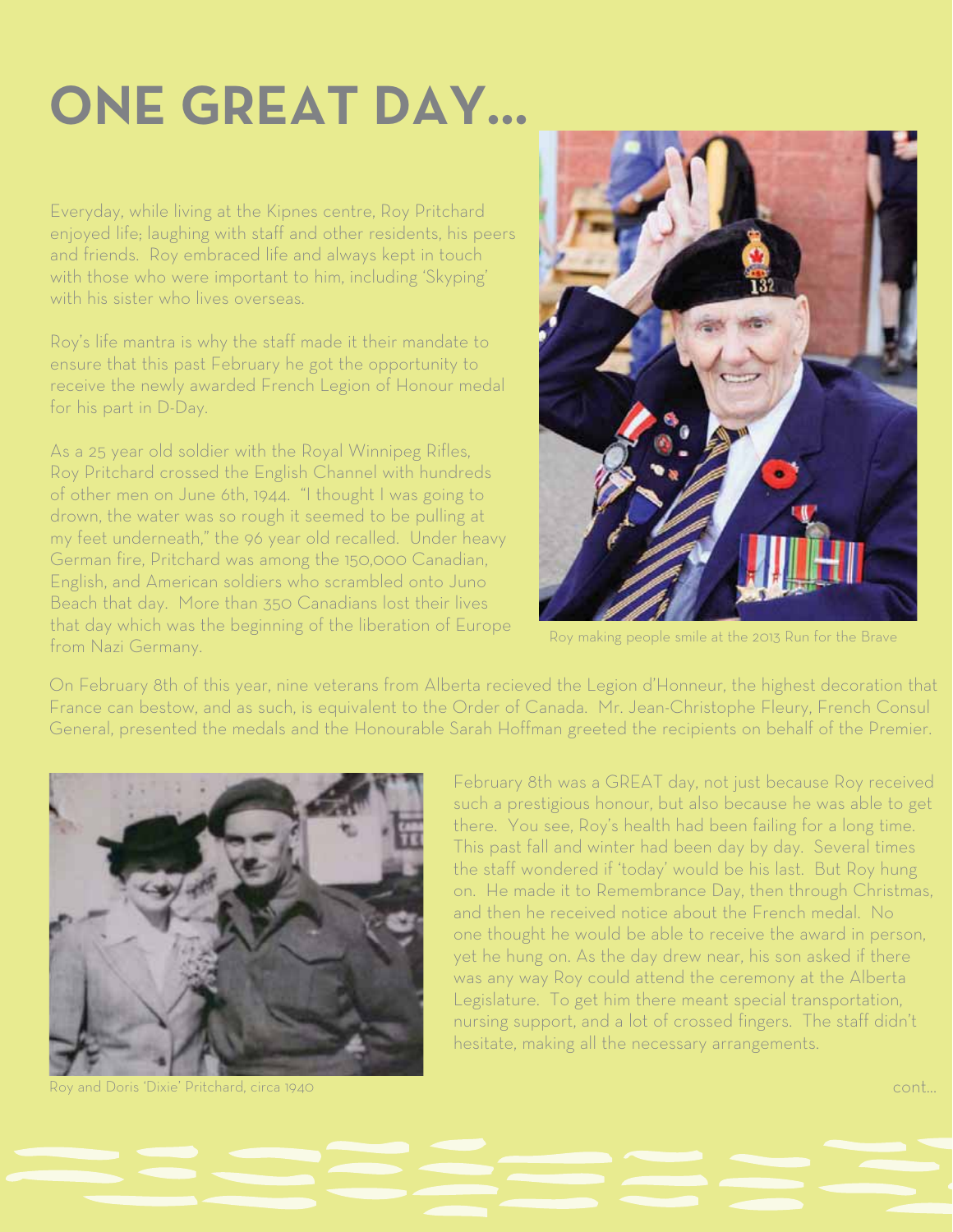Of course there were hurdles along the way. First, there was no driver for the specialized handicapped van. At such short notice how would they find someone? A staff member quickly stepped up and had her license renewed, even though it had been years since she was in that role.



#### **Transportation in place**

Next was arranging for nursing care. The staff didn't hesitate and stepped up right away.



**Supportive staff in place**

Now Roy needed to hang in there for just one more day.



**The day came, Roy perked up and was in great shape!**



It was a long day, but it meant so much to Roy. Not only did his family attend, his good friend Jack was there. All the people he wanted there were in place. It was One Great Day.

> *"Thank you for making my land a free country," said Jean-Christophe Fleury, Consul General of France.*

Roy passed away four days later on February 12th. He was a great man, with great spirit. A spirit he shared with all those around him. **These are the Moments that Matter.**

*A special thanks to all staff at the Kipnes Centre for Veterans for making Roy's last days as comfortable and wonderful as possible, and to all those who made Roy's Great Day a really Great Day.*



#### **CapitalCare Foundation has a monthly giving program?**

Visit our website or contact us today to set up your pre-authorized monthly donation!

> Phone: 780.448.2413 Email: ccfoundation@capitalcare.net www.capitalcarefoundation.net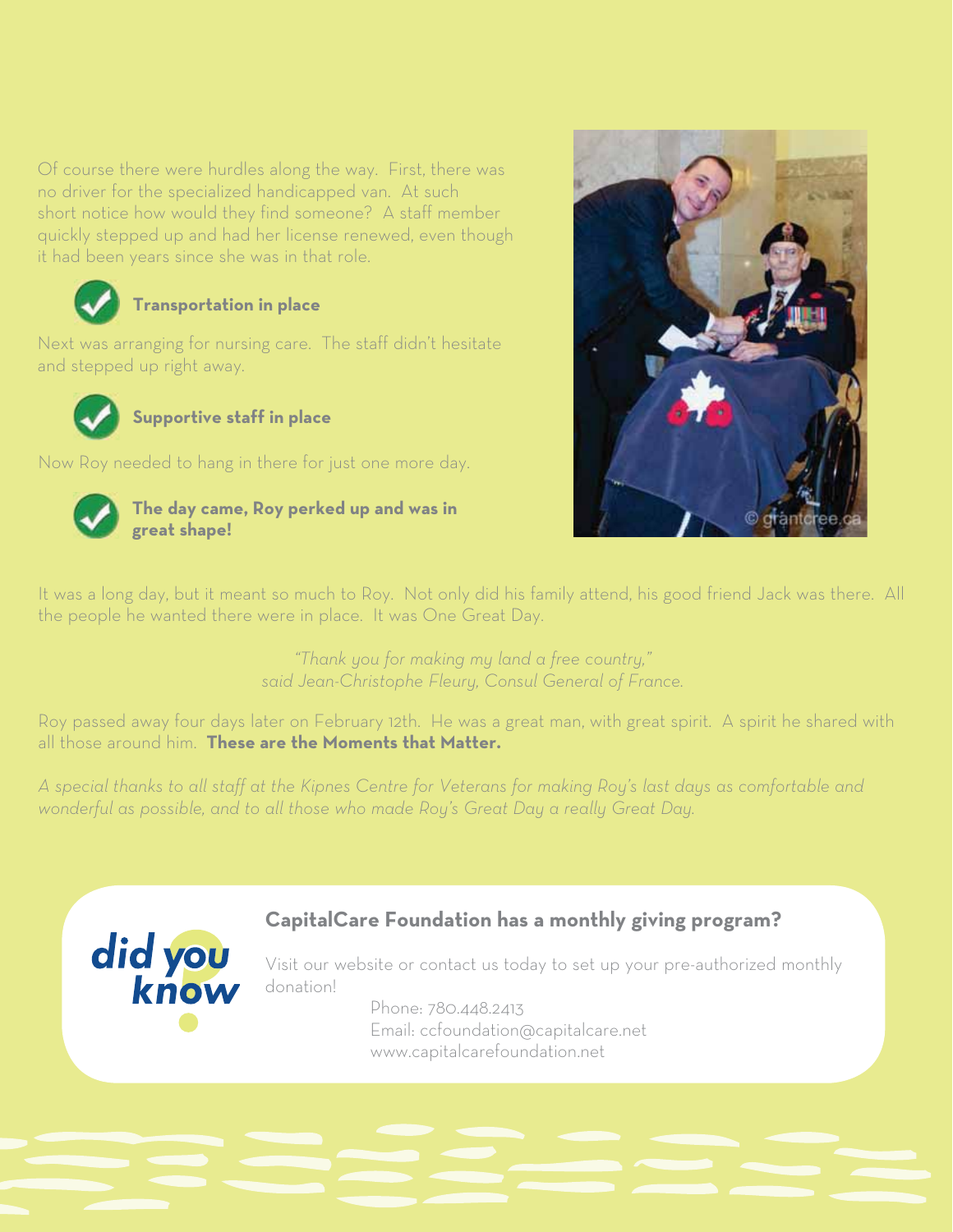#### **Let Us Help You** Ways of Giving

Donations to the Foundation generally come in the form of cash, cheques or credit cards. More and more, however, the Foundation is being asked about other ways individuals can choose to support this worthwhile cause. The result of that interest is the establishment of CapitalCare Foundation's Legacy Giving Program.

So what is a "Legacy Gift"? For some, it is a gift that will last until long after they are gone. For others, it is a gift that will benefit many people and is significantly larger than any gift they have made in the past due to timing and life circumstances.



#### **To learn more about the Legacy Giving Program Contact:**

Sherry Schaefer Director, Fundraising and Donor Relations 780.448.2430 sherry.schaefer@capitalcare.net

Legacy giving is not for everyone, but for many it is a practical and timely way to support their favorite charity. One of the most common ways is by making a bequest in a will. There are, however, many other options available that may be a better fit when looking at your own particular situation.

#### • Shares and securities

- Life insurance
- RRSP/RRIF

The Legacy Giving Program is a new option to consider for your giving plan. Contact us for more information or to discuss any of the above donation options.

#### **CapitalCare Foundation raises funds on behalf of all CapitalCare centres in the Edmonton area?**



#### **Help us go green!**

Call 780.448.2413 or email ccfoundation@capitalcare.net to update your subscription information or change your delivery preference to electronic mail!

p

s

n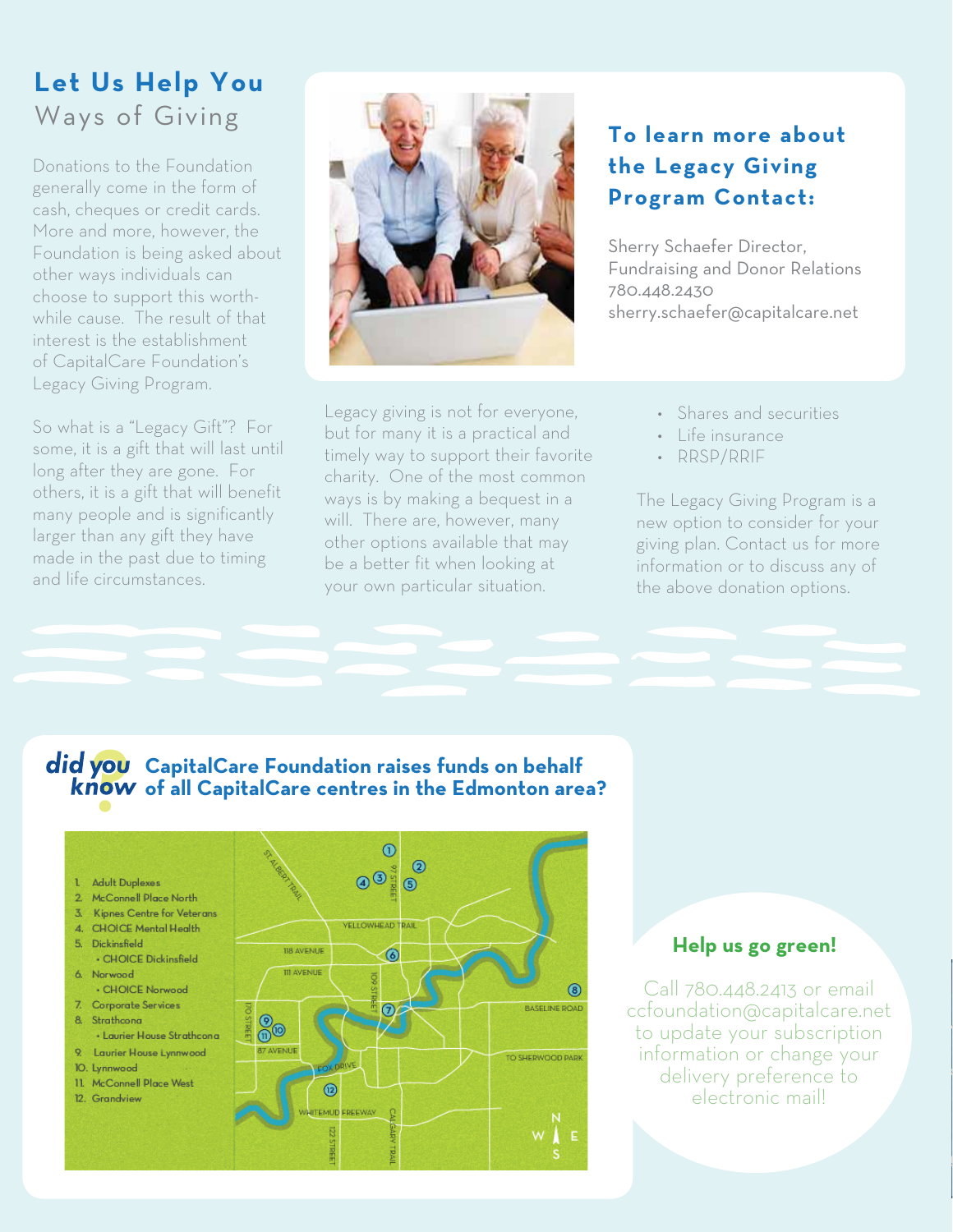

#### **Donors change lives** FOREVER

We are so excited and grateful for The Dream Makers Committee, a group of young women wanting to make a difference in their community.

A total of \$11,082 was raised and with that three wireless speakers with nano iPods were purchased for CapitalCare Strathcona!

The funds were raised in a four day online auction organizedby The Dream Makers. Thank you SO much to all who particpated and made this possible.





 $\overline{\phantom{a}}$ 

s

 $\left\vert \ \right\vert$ 

Photos taken at the cheque presentation event at CapitalCare Strathcona on December 12.



CapitalCare Foundation is thankful for the support of donors and supporters.

This winter, two bariatric Advantage portable rails were purchased for CapitalCare CHOICE Norwood. These rails help make the transition between sitting and standing easier for residents.

Your support makes the purchase of items like this possible and improves the quality of life for residents.



## **THANK YOU!**